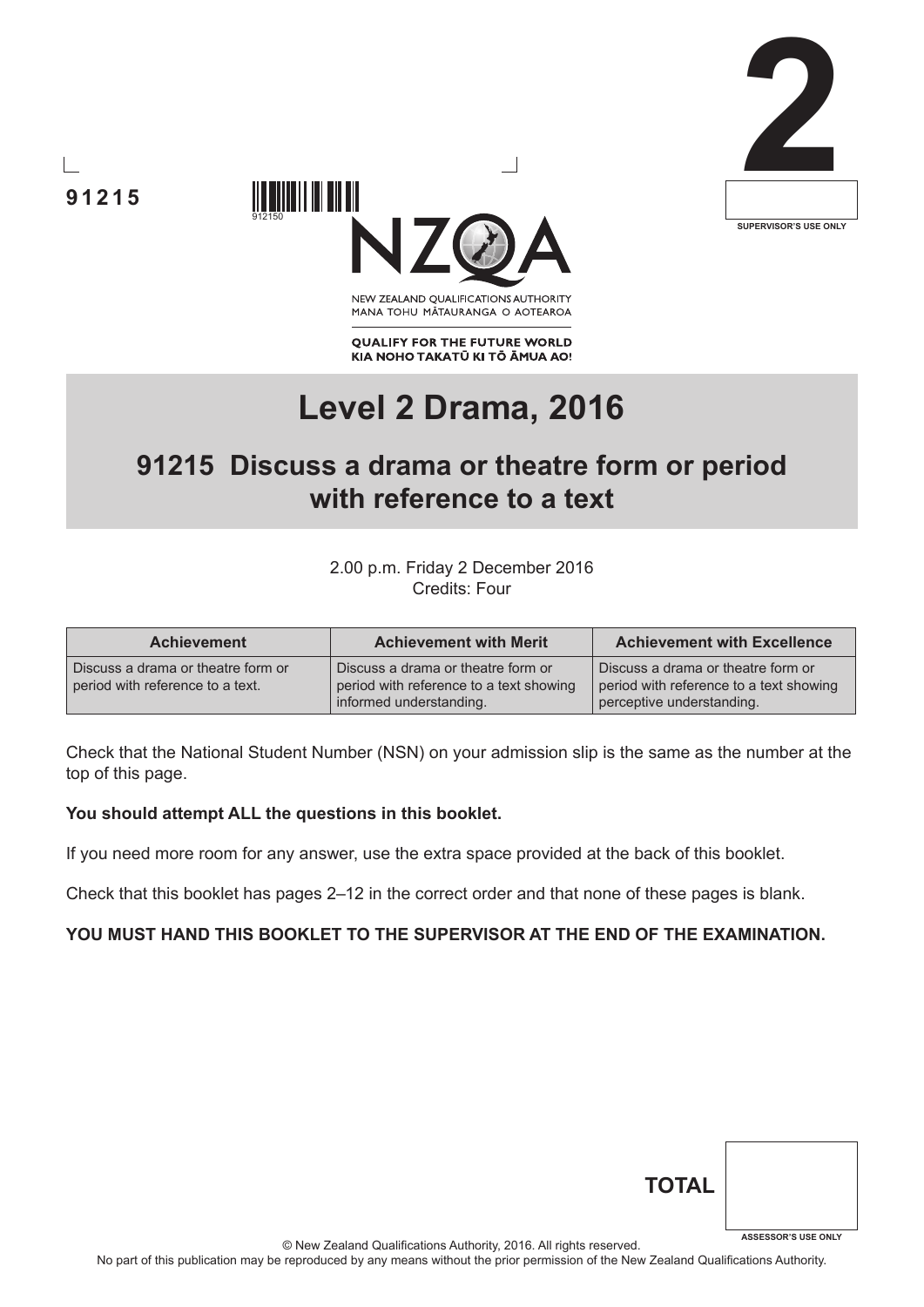To answer the questions in this paper, name the drama / theatre form or period you have studied, and ONE text from the form or period to which you will refer. (If the text was not written as a script – as for example in commedia dell'arte – give brief details of the action.)

| Drama/theatre form or period:                       |
|-----------------------------------------------------|
| Title of the text (or brief details of the action): |
|                                                     |
|                                                     |
| Playwright/creator(s) (if applicable):              |

# **QUESTION ONE: A MOMENT OF TENSION**

(a) Describe an important moment of tension from your chosen text. Support your answer with brief details of the characters involved, and the cause of the tension.

(b) Explain the acting style an actor would typically use to perform this moment of tension. Support your answer with details of the actor's use of voice, body, movement and / or space in ways that are typical of the form or period.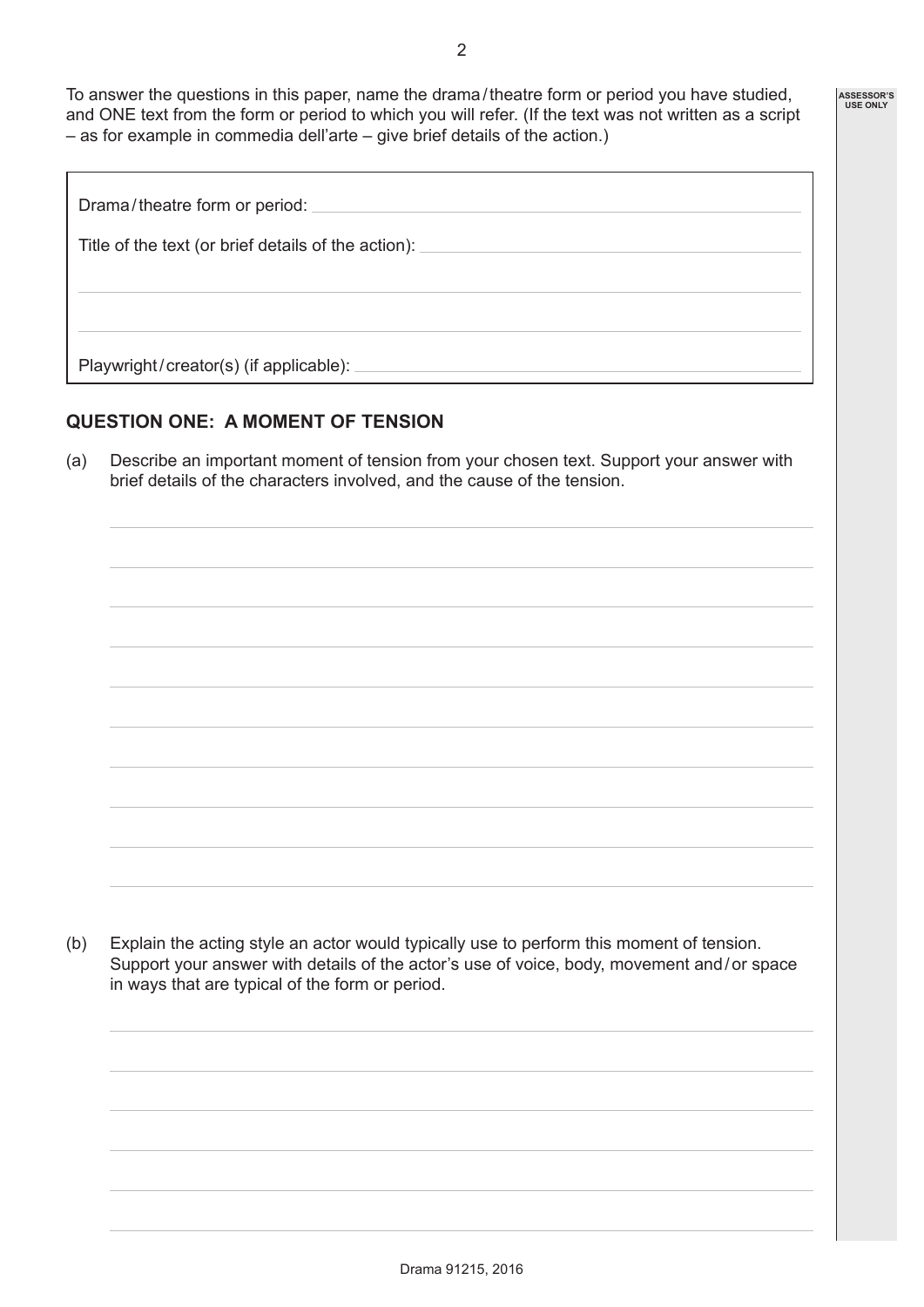- (c) Discuss the purpose of tension in the text. You could consider:
	- how the tension is or is not resolved, and what this communicates to the audience
	- how the text is structured, and when the tension occurs
	- how tension in the text reflects tension in the real world at the time.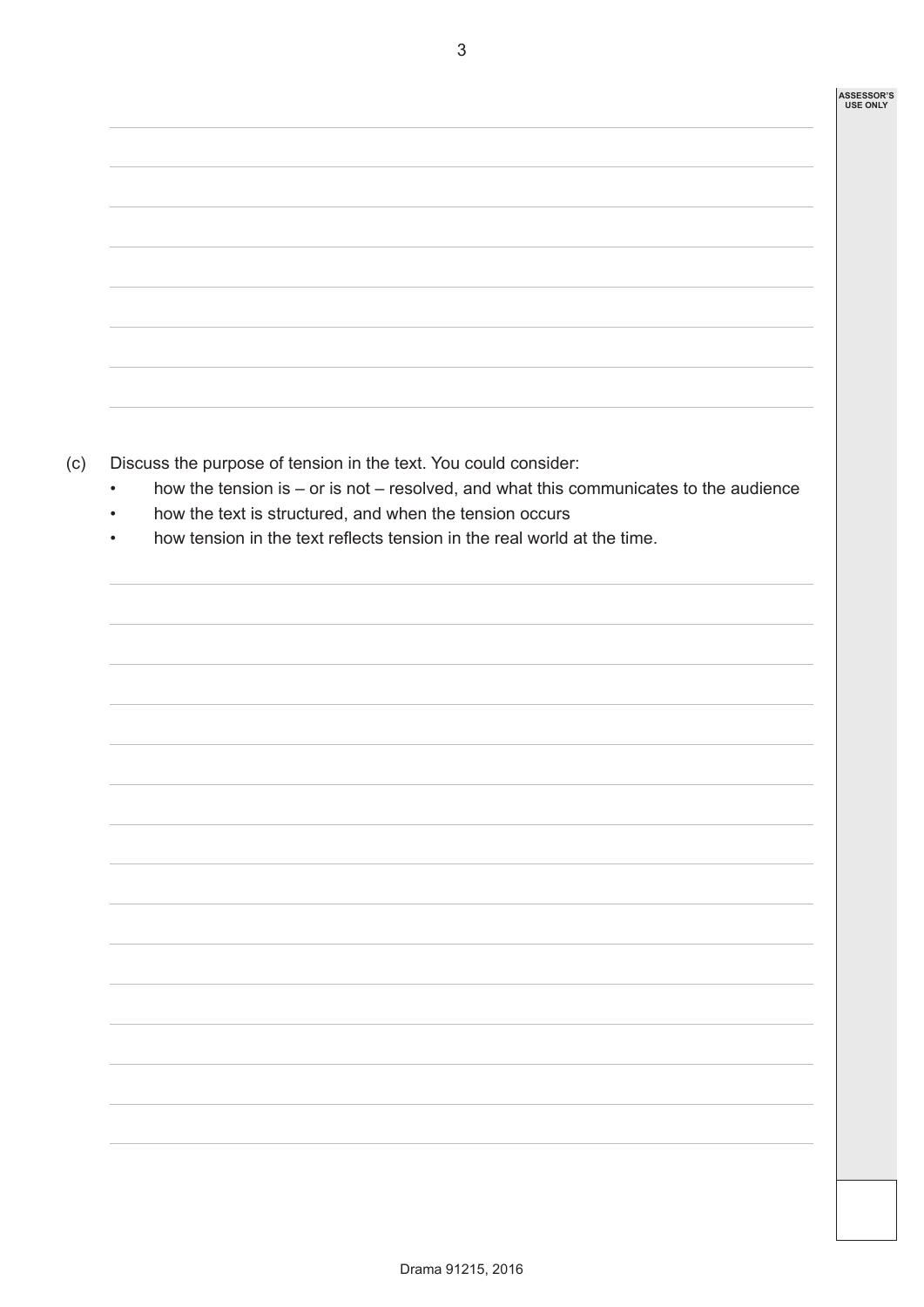| <b>QUESTION TWO: USE OF A TECHNOLOGY</b> |
|------------------------------------------|
|                                          |

Select  $(V)$  ONE theatre technology typically used in the form or period of your chosen text.

Costume | | Mask | | Stage makeup | | Lighting | | Set/stage

**ASSESSOR'S USE ONLY**

(a) Sketch to show how this technology would typically have been used in a performance of the text. Annotate the sketch to give relevant details (e.g. shape, colour, materials used).



(b) Explain what this use of technology would have shown about the character(s) OR setting OR style of the performance. Give specific details to support your answer.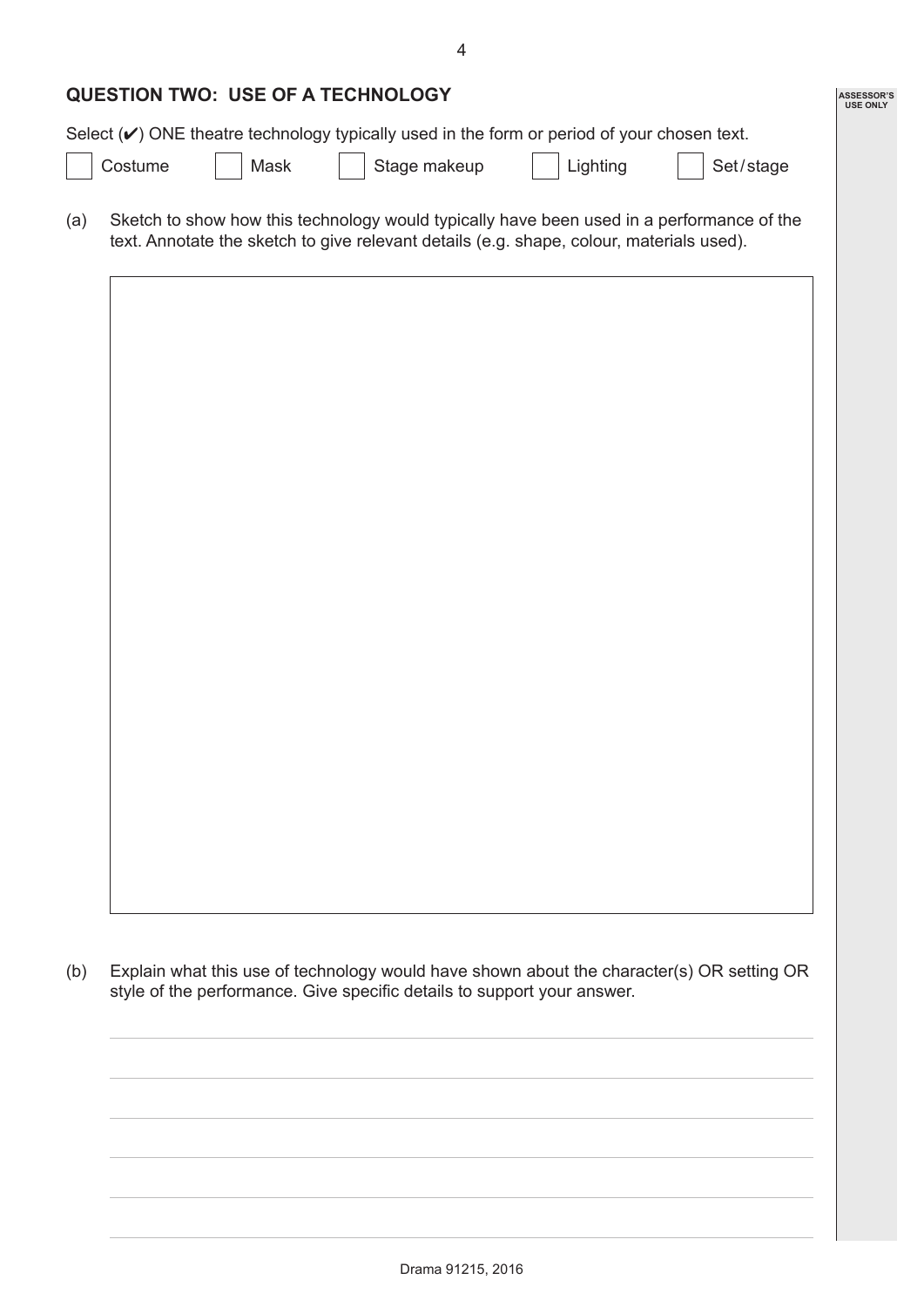| ,我们也不会有什么。""我们的人,我们也不会有什么?""我们的人,我们也不会有什么?""我们的人,我们也不会有什么?""我们的人,我们也不会有什么?""我们的人 |  |
|----------------------------------------------------------------------------------|--|
|                                                                                  |  |
|                                                                                  |  |
|                                                                                  |  |
|                                                                                  |  |
|                                                                                  |  |
|                                                                                  |  |
|                                                                                  |  |
|                                                                                  |  |
|                                                                                  |  |
|                                                                                  |  |
|                                                                                  |  |
|                                                                                  |  |
|                                                                                  |  |
|                                                                                  |  |
|                                                                                  |  |
|                                                                                  |  |
|                                                                                  |  |
|                                                                                  |  |
|                                                                                  |  |
|                                                                                  |  |

- (c) Discuss how a key factor influenced the development or typical use of this technology. You could consider:
	- the availability of materials, and / or the fashions of the time
	- how the use of the technology was innovative
	- the relationship between the actors and the audience.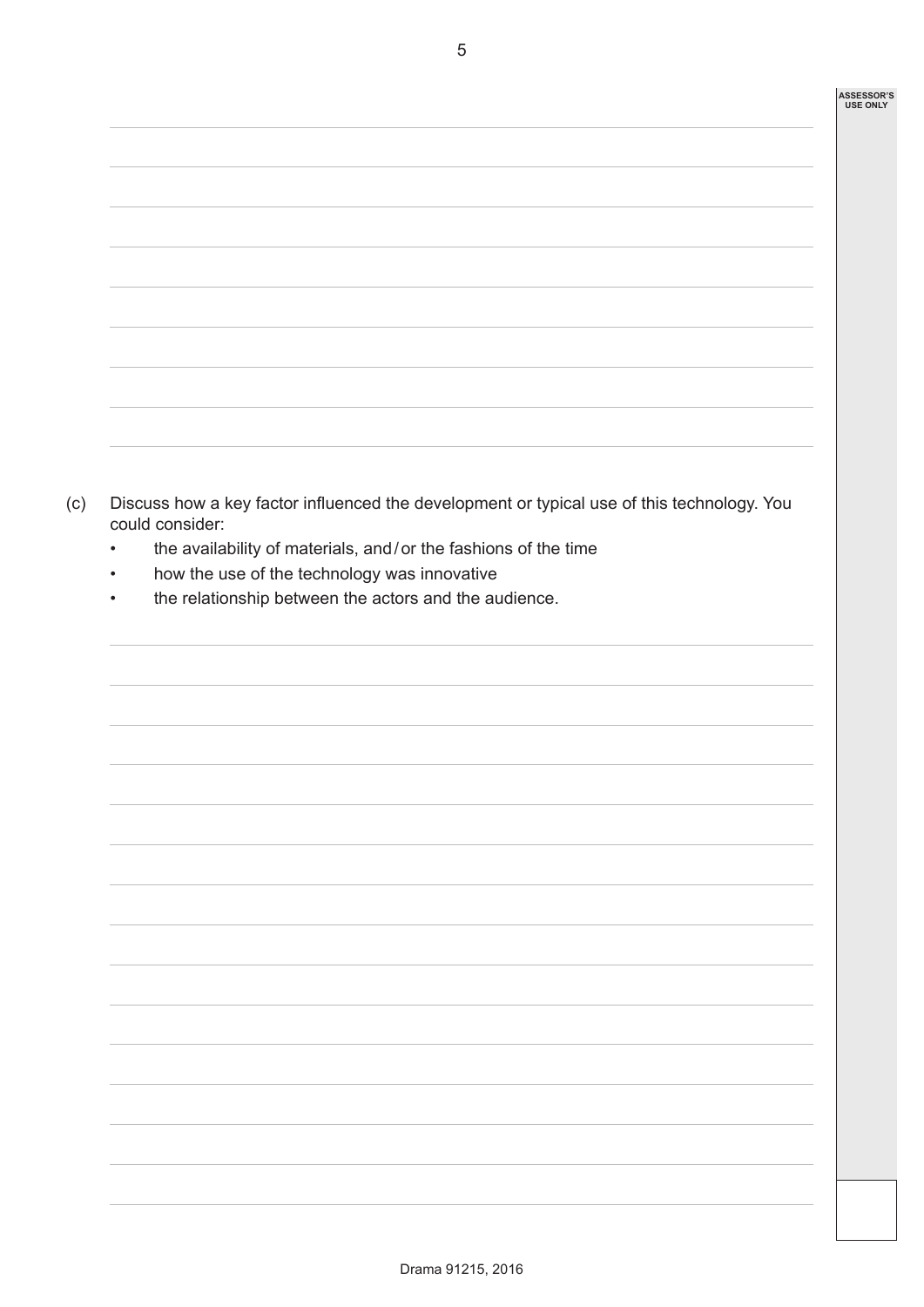## **QUESTION THREE: THE PURPOSE OF THE FORM OR PERIOD**

(a) Describe a key purpose of the form or period you studied.

(b) Examples of conventions used in theatre forms and periods include: chorus, soliloquy, exaggerated action, stock characters, and breaking the fourth wall.

Explain how a convention would have been used to communicate this key purpose of the form or period to the audience. Give specific details from your chosen text to support your answer.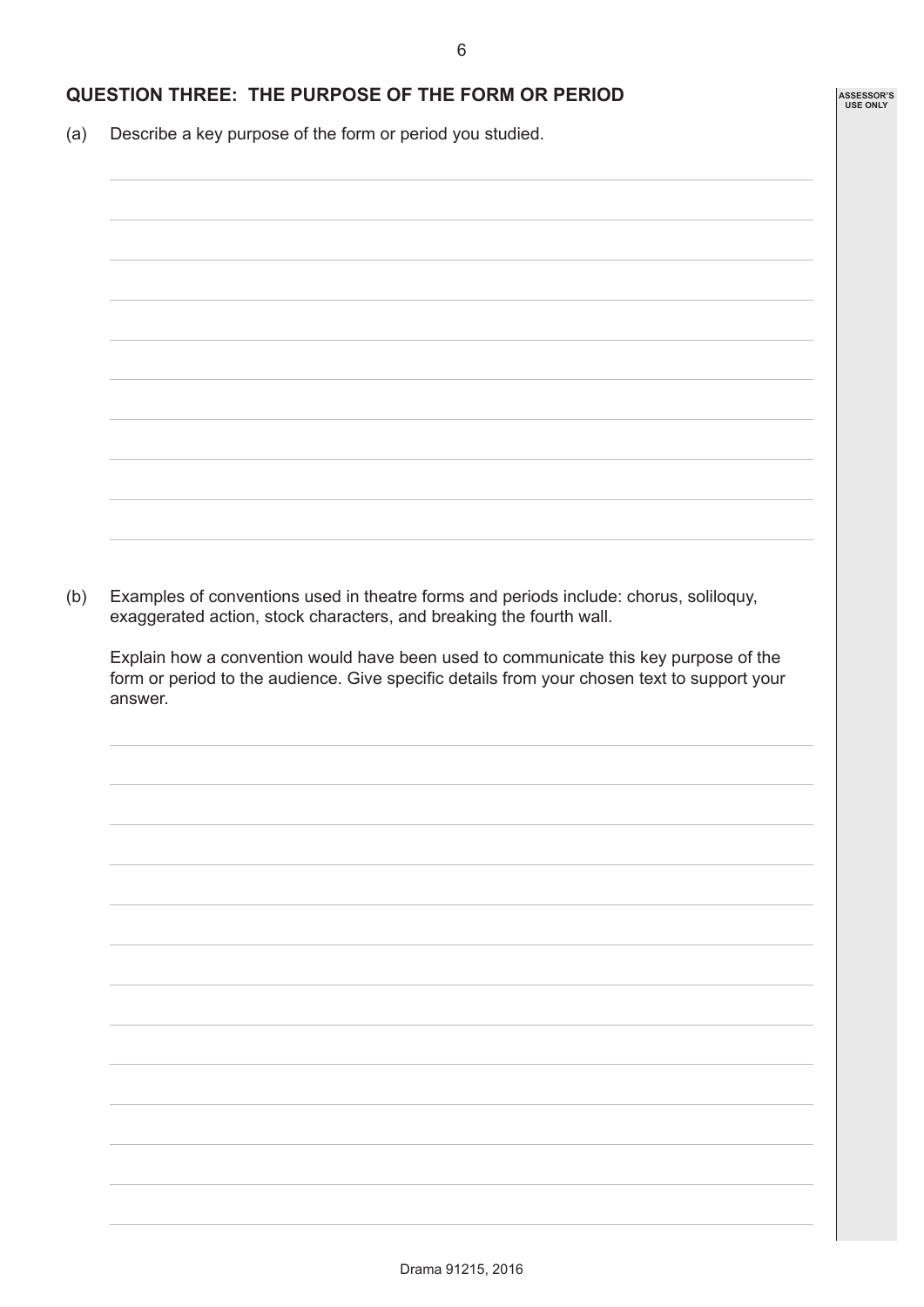- (c) Discuss how the purpose of the form or period was influenced by its historical, social or political context. You could consider:
	- events that the playwright or creator(s) had experienced
	- social or cultural values of the time
	- laws, or religious or social customs of the time that dictated what could be shown in performance.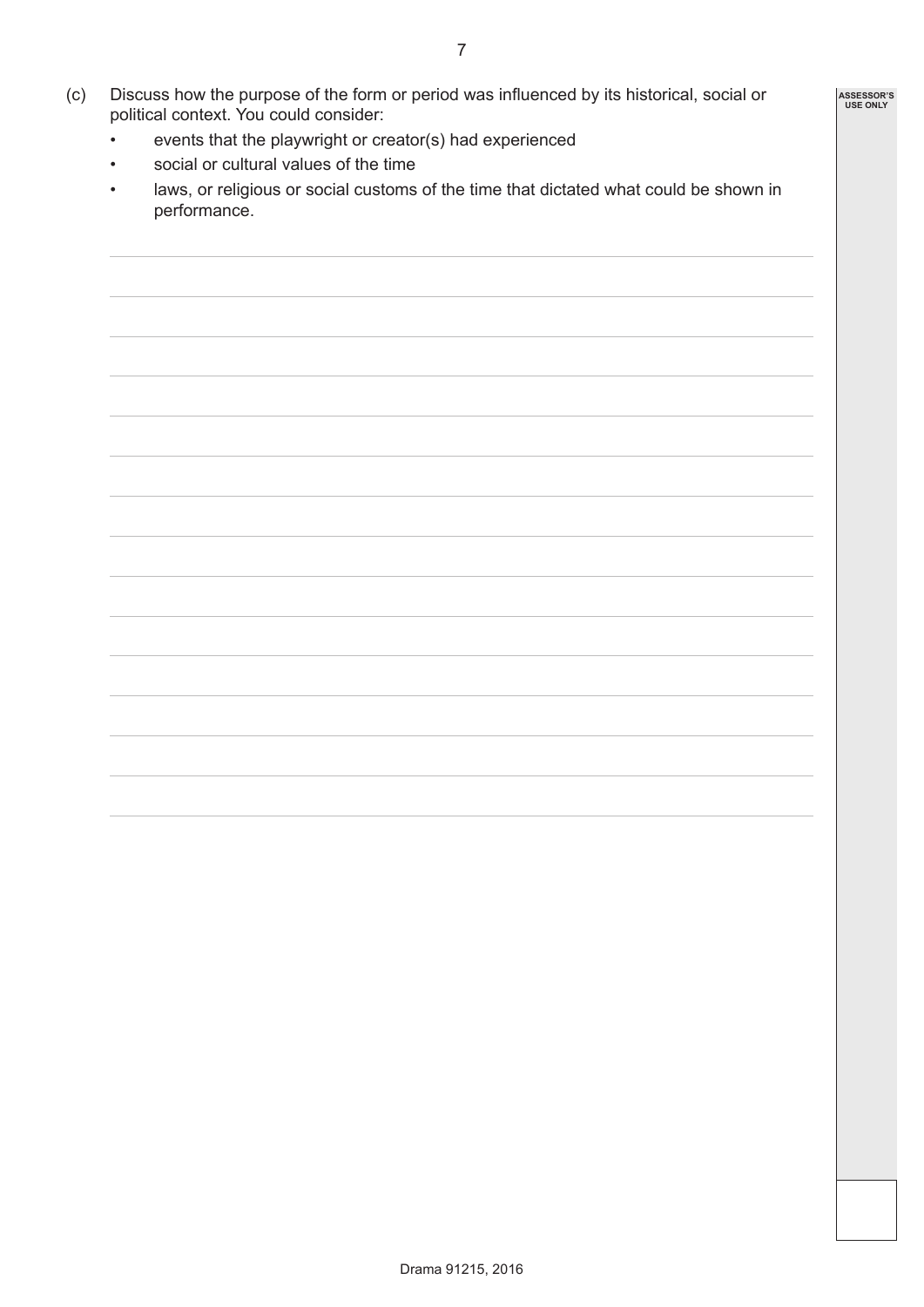|                            |  | Write the question number(s) if applicable. | Extra space if required. |  | ASSESSOR'S<br><b>USE ONLY</b> |
|----------------------------|--|---------------------------------------------|--------------------------|--|-------------------------------|
| <b>QUESTION<br/>NUMBER</b> |  |                                             |                          |  |                               |
|                            |  |                                             |                          |  |                               |
|                            |  |                                             |                          |  |                               |
|                            |  |                                             |                          |  |                               |
|                            |  |                                             |                          |  |                               |
|                            |  |                                             |                          |  |                               |
|                            |  |                                             |                          |  |                               |
|                            |  |                                             |                          |  |                               |
|                            |  |                                             |                          |  |                               |
|                            |  |                                             |                          |  |                               |
|                            |  |                                             |                          |  |                               |
|                            |  |                                             |                          |  |                               |
|                            |  |                                             |                          |  |                               |
|                            |  |                                             |                          |  |                               |
|                            |  |                                             |                          |  |                               |
|                            |  |                                             |                          |  |                               |
|                            |  |                                             |                          |  |                               |
|                            |  |                                             |                          |  |                               |
|                            |  |                                             |                          |  |                               |
|                            |  |                                             |                          |  |                               |
|                            |  |                                             |                          |  |                               |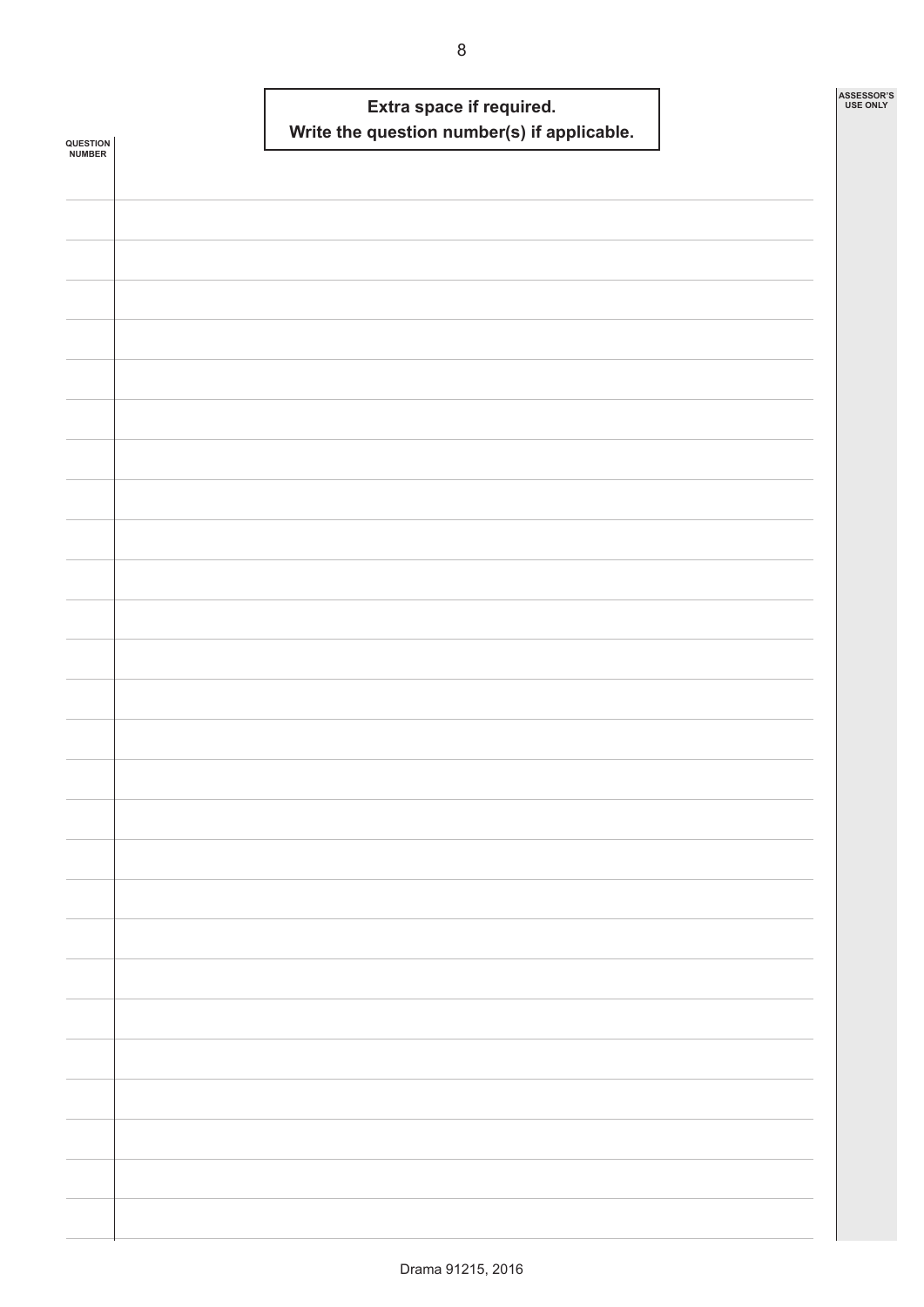|                            |  | Write the question number(s) if applicable. | Extra space if required. |  | ASSESSOR'S<br><b>USE ONLY</b> |
|----------------------------|--|---------------------------------------------|--------------------------|--|-------------------------------|
| <b>QUESTION<br/>NUMBER</b> |  |                                             |                          |  |                               |
|                            |  |                                             |                          |  |                               |
|                            |  |                                             |                          |  |                               |
|                            |  |                                             |                          |  |                               |
|                            |  |                                             |                          |  |                               |
|                            |  |                                             |                          |  |                               |
|                            |  |                                             |                          |  |                               |
|                            |  |                                             |                          |  |                               |
|                            |  |                                             |                          |  |                               |
|                            |  |                                             |                          |  |                               |
|                            |  |                                             |                          |  |                               |
|                            |  |                                             |                          |  |                               |
|                            |  |                                             |                          |  |                               |
|                            |  |                                             |                          |  |                               |
|                            |  |                                             |                          |  |                               |
|                            |  |                                             |                          |  |                               |
|                            |  |                                             |                          |  |                               |
|                            |  |                                             |                          |  |                               |
|                            |  |                                             |                          |  |                               |
|                            |  |                                             |                          |  |                               |
|                            |  |                                             |                          |  |                               |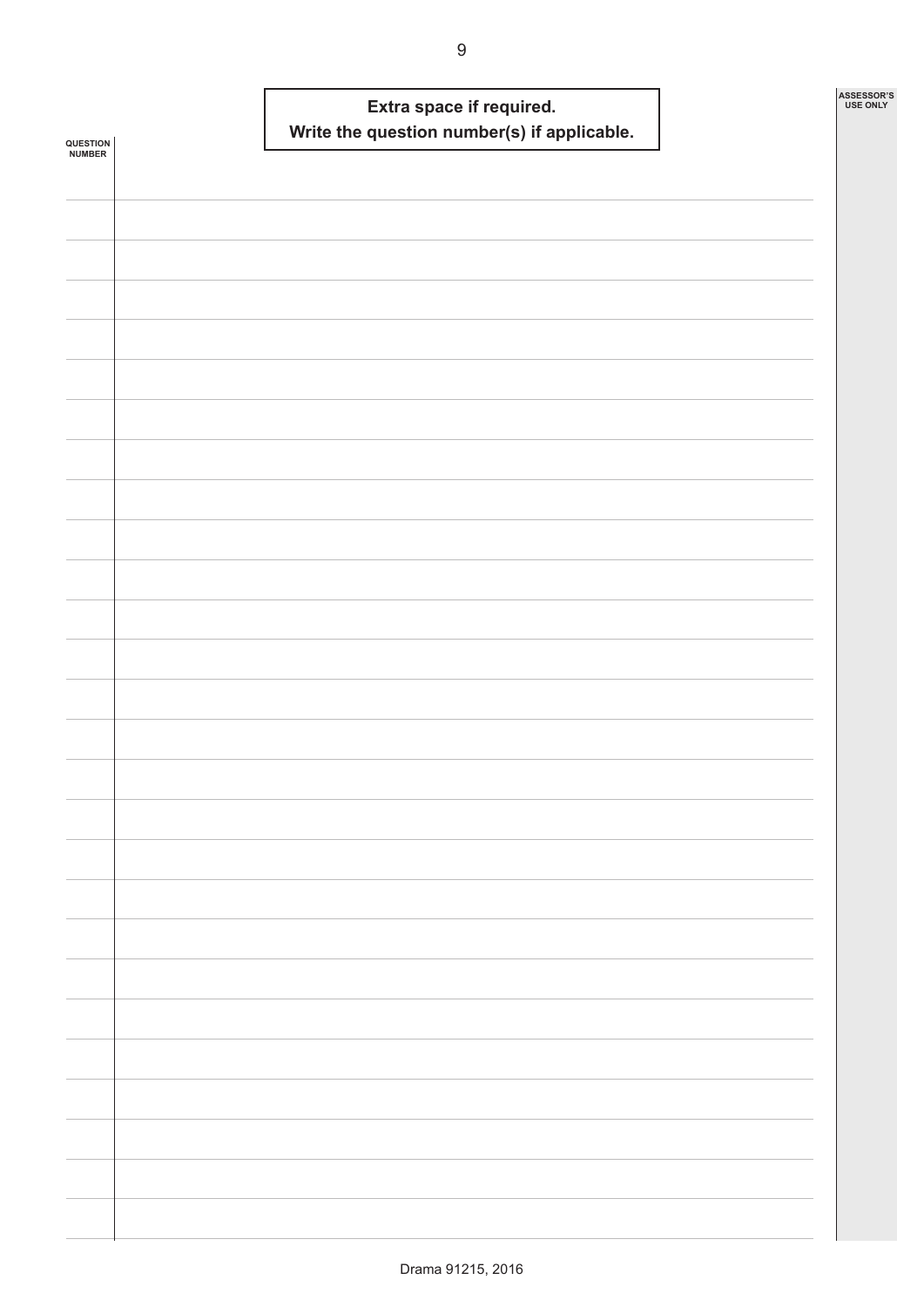| QUESTION<br><b>NUMBER</b> |  | Extra space if required. | Write the question number(s) if applicable. |  | ASSESSOR'S<br><b>USE ONLY</b> |
|---------------------------|--|--------------------------|---------------------------------------------|--|-------------------------------|
|                           |  |                          |                                             |  |                               |
|                           |  |                          |                                             |  |                               |
|                           |  |                          |                                             |  |                               |
|                           |  |                          |                                             |  |                               |
|                           |  |                          |                                             |  |                               |
|                           |  |                          |                                             |  |                               |
|                           |  |                          |                                             |  |                               |
|                           |  |                          |                                             |  |                               |
|                           |  |                          |                                             |  |                               |
|                           |  |                          |                                             |  |                               |
|                           |  |                          |                                             |  |                               |